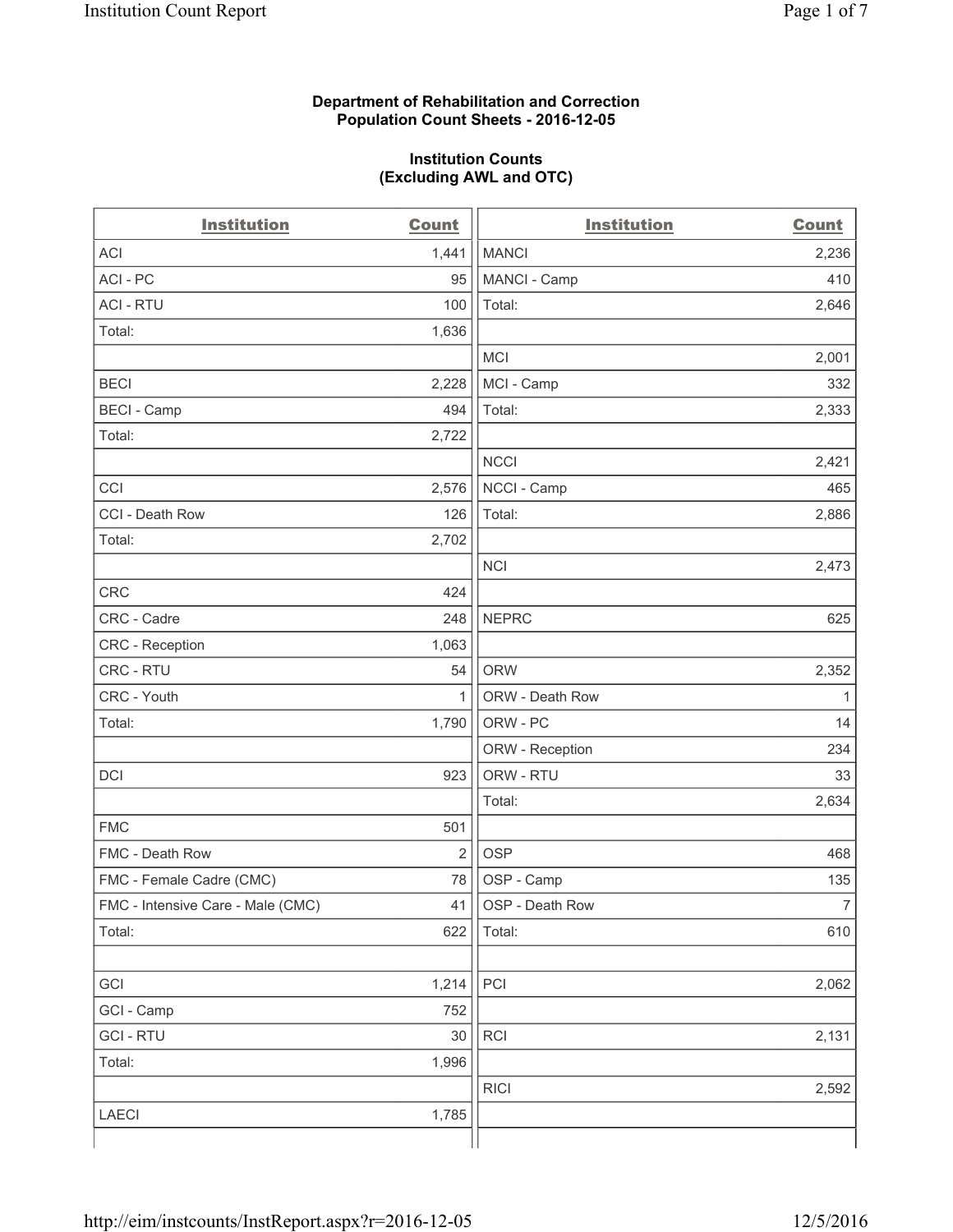|                          |       | SCI              |                                    | 2,039 |
|--------------------------|-------|------------------|------------------------------------|-------|
| LECI                     | 2,125 |                  |                                    |       |
| LECI - Camp              | 191   | SOCF             |                                    | 1,191 |
| Total:                   | 2,316 | SOCF - RTU       |                                    | 56    |
|                          |       | Total:           |                                    | 1,247 |
| LOCI                     | 2,264 |                  |                                    |       |
|                          |       | <b>TCI</b>       |                                    | 1,070 |
| LORCI                    | 277   | TCI - Camp       |                                    | 442   |
| LORCI - Cadre            | 145   | Total:           |                                    | 1,512 |
| <b>LORCI - Reception</b> | 1,185 |                  |                                    |       |
| Total:                   | 1,607 | <b>TOCI</b>      |                                    | 1,071 |
|                          |       | <b>TOCI - PC</b> |                                    | 98    |
| <b>MACI</b>              | 1,027 | Total:           |                                    | 1,169 |
| MACI - Minimum           | 1,274 |                  |                                    |       |
| Total:                   | 2,301 | <b>WCI</b>       |                                    | 1,140 |
|                          |       | <b>WCI-RTU</b>   |                                    | 87    |
|                          |       | Total:           |                                    | 1,227 |
|                          |       |                  |                                    |       |
|                          |       |                  | 50,850<br><b>Total Population:</b> |       |

\* The Total Population includes 30 Offenders with Reason Codes 30 & 31. \*\* The Total Population includes 40 Offenders with Reason Code 0A.

# **Male Population by Security Level (Include AWL and Exclude OTC)**  Security Level **Body** AWL (-OTC) Total

|                        | <b>Total Male</b> | 46,489 | 599 | 390 | 46,698 |
|------------------------|-------------------|--------|-----|-----|--------|
| <b>Total Death Row</b> |                   | 136    | 3   | 0   | 139    |
| Total Level 1          |                   | 15.876 | 155 | 76  | 15,955 |
| Total Level 2          |                   | 16.419 | 242 | 163 | 16,498 |
| Total Level 3          |                   | 12,002 | 159 | 117 | 12,044 |
| Total Level 4          |                   | 1,955  | 39  | 33  | 1,961  |
| Total Level 5          |                   | 101    |     |     | 101    |

### **Female Population by Institution (Include AWL and Exclude OTC)**

| <b>Institution</b>       | <b>Body</b> | <b>AWL</b> | $(-OTC)$ | <b>Total</b> |
|--------------------------|-------------|------------|----------|--------------|
| <b>DCI</b>               | 923         | 10         |          | 926          |
| <b>FMC</b>               | 24          |            | 0        | 26           |
| FMC - Female Cadre (CMC) | 78          | 0          | 0        | 78           |
| <b>NEPRC</b>             | 625         | 19         | 5        | 639          |
| <b>ORW</b>               | 2,350       | 40         | 24       | 2,366        |
|                          |             |            |          |              |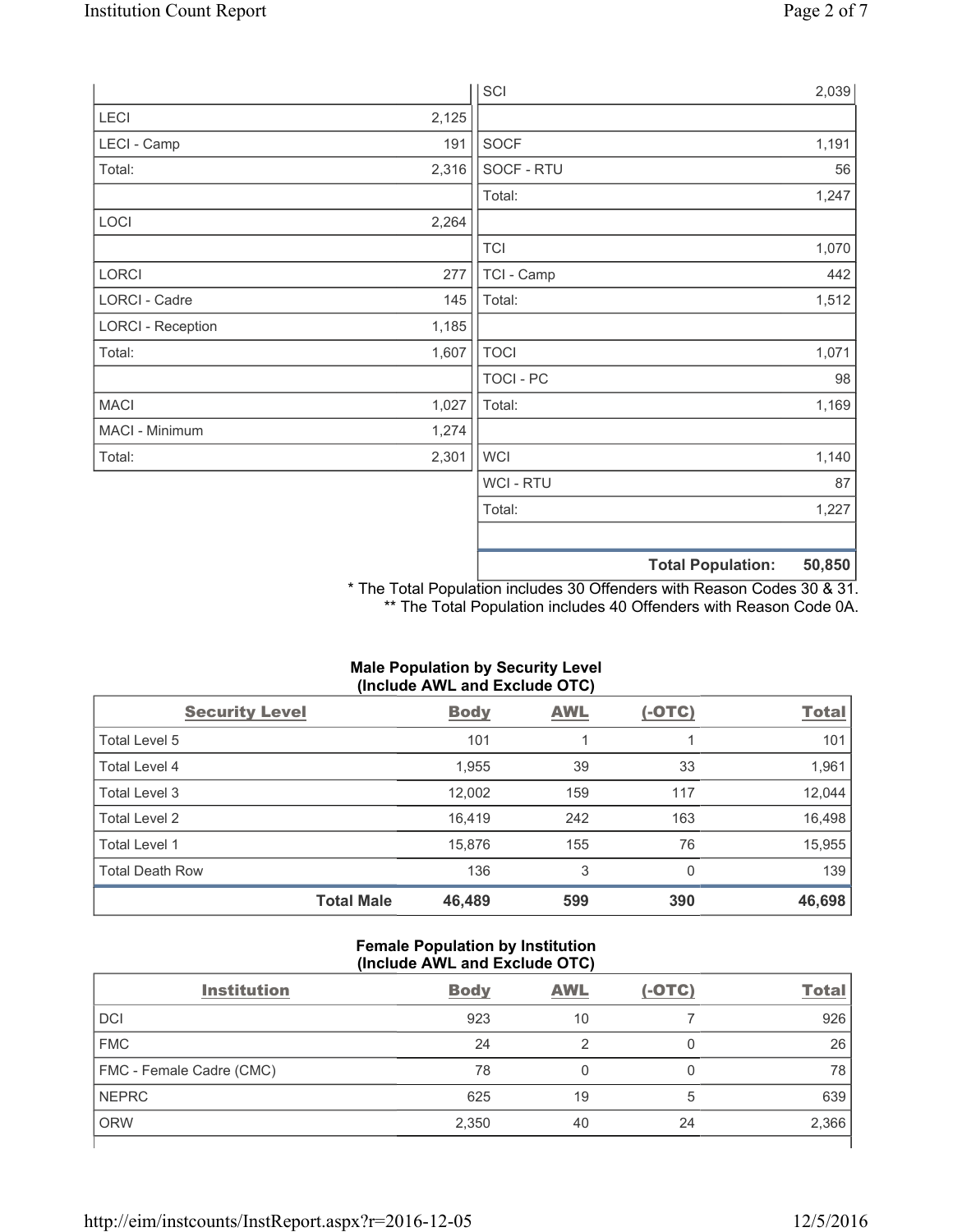| <b>ORW</b> - Death Row |                          |        |     |     |        |
|------------------------|--------------------------|--------|-----|-----|--------|
| ORW - PC               |                          | 14     | 0   |     | 14     |
| ORW - Reception        |                          | 234    |     |     | 234    |
| ORW - RTU              |                          | 33     |     |     | 33     |
|                        | <b>Total Female</b>      | 4,282  | 71  | 36  | 4,317  |
|                        | <b>Total Population:</b> | 50,771 | 670 | 426 | 51,015 |

#### **Male Population by Institution: Security Level 5 (Include AWL and Exclude OTC)**

|                   | <b>Institution</b>   | <b>Body</b> | <b>AWL</b> | $(-OTC)$ | <b>Total</b> |
|-------------------|----------------------|-------------|------------|----------|--------------|
| <b>MANCI</b>      |                      |             |            |          |              |
| <b>OSP</b>        |                      | 97          |            |          | 97           |
| <b>SOCF</b>       |                      |             |            |          |              |
| <b>SOCF - RTU</b> |                      |             |            |          |              |
|                   | <b>Total Level 5</b> | 101         |            |          | 101          |

#### **Male Population by Institution: Security Level 4 (Include AWL and Exclude OTC)**

| <b>Institution</b>       | <b>Body</b>    | <b>AWL</b>          | $(-OTC)$            | <b>Total</b>   |
|--------------------------|----------------|---------------------|---------------------|----------------|
| ACI                      | $\overline{2}$ | $\mathsf{O}\xspace$ | $\mathsf{O}\xspace$ | $\sqrt{2}$     |
| CCI                      | $\overline{4}$ | $\mathsf{O}\xspace$ | $\mathsf{O}\xspace$ | $\overline{4}$ |
| CRC                      | 13             | $\overline{2}$      | $\overline{2}$      | 13             |
| CRC - Reception          | $\,6\,$        | $\mathsf{O}\xspace$ | $\mathsf{O}\xspace$ | $\,6\,$        |
| LECI                     | 14             | $\mathbf 0$         | $\mathsf{O}\xspace$ | 14             |
| LOCI                     | $\sqrt{2}$     | $\mathsf{O}\xspace$ | $\mathsf{O}\xspace$ | $\sqrt{2}$     |
| LORCI                    | $\sqrt{5}$     | $\overline{2}$      | $\overline{2}$      | $\sqrt{5}$     |
| <b>LORCI - Reception</b> | $\mathfrak{Z}$ | $\mathsf{O}\xspace$ | $\mathsf{O}\xspace$ | $\sqrt{3}$     |
| <b>MACI</b>              | 17             | $\mathsf{O}\xspace$ | $\mathsf{O}\xspace$ | $17\,$         |
| <b>MANCI</b>             | 35             | $\sqrt{2}$          | $\overline{2}$      | 35             |
| <b>NCCI</b>              | 1              | $\mathsf{O}\xspace$ | $\mathsf 0$         | 1              |
| NCI                      | $\overline{2}$ | $\mathsf{O}\xspace$ | $\mathsf 0$         | $\sqrt{2}$     |
| <b>OSP</b>               | 368            | $\,$ 5 $\,$         | 4                   | 369            |
| <b>RCI</b>               | 20             | $\mathsf{O}\xspace$ | $\mathsf 0$         | 20             |
| <b>RICI</b>              | $\sqrt{5}$     | $\mathsf{O}\xspace$ | $\mathsf{O}\xspace$ | $\sqrt{5}$     |
| SCI                      | $\overline{2}$ | $\mathsf{O}\xspace$ | $\mathsf 0$         | $\sqrt{2}$     |
| SOCF                     | 1,175          | 19                  | 18                  | 1,176          |
| SOCF - RTU               | 50             | $\mathbf{1}$        | 1                   | 50             |
| TCI                      | 1              | $\mathsf{O}\xspace$ | $\mathsf{O}\xspace$ | $\mathbf{1}$   |
| <b>TOCI</b>              | 197            | 8                   | 4                   | 201            |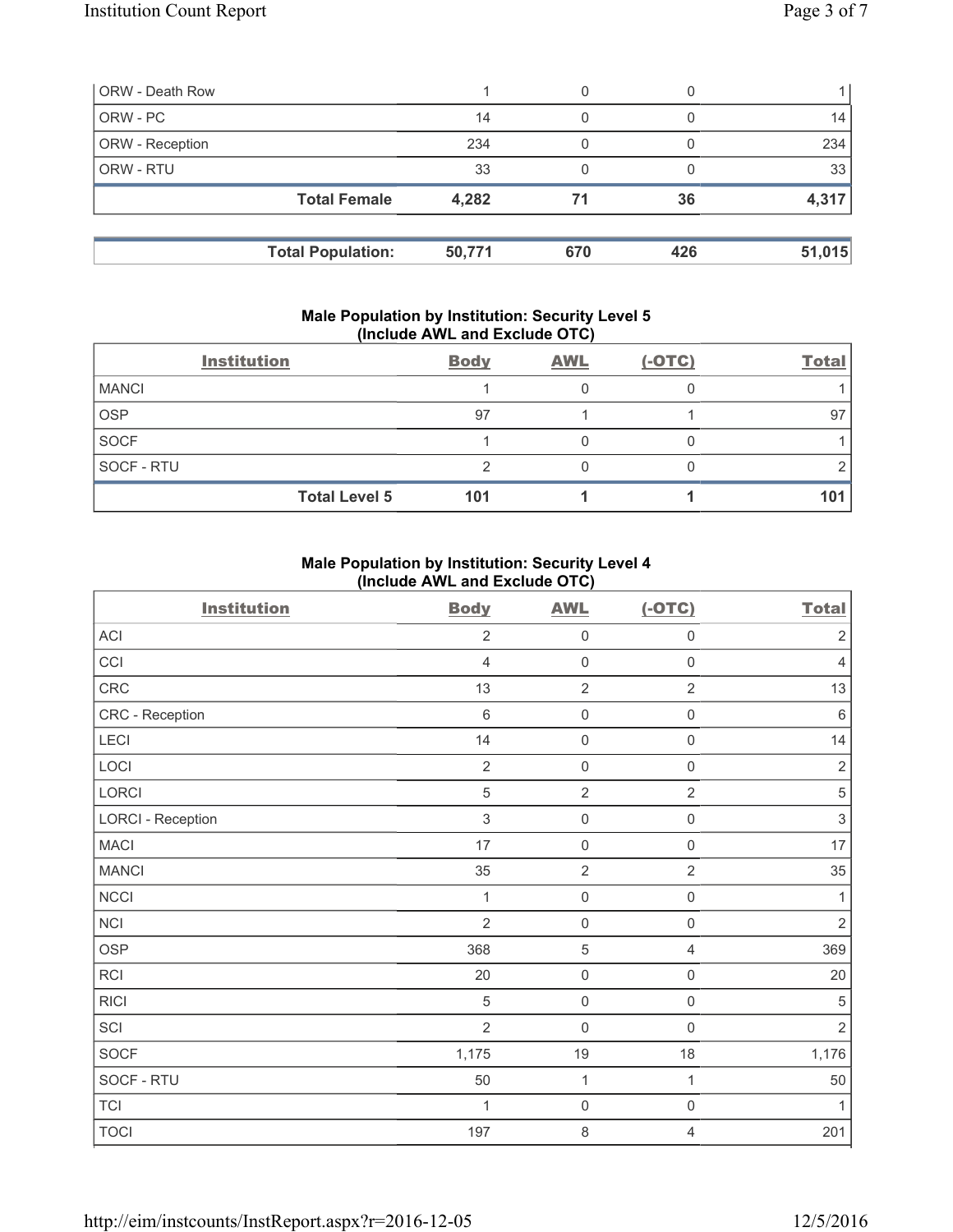| TOCI - PC            |       |    |    | $\rightarrow$ |
|----------------------|-------|----|----|---------------|
| <b>WCI</b>           | 16    |    |    | 16            |
| <b>Total Level 4</b> | 1,955 | 39 | 33 | 1,961         |

## **Male Population by Institution: Security Level 3 (Include AWL and Exclude OTC)**

| <b>Institution</b>                | <b>Body</b>               | <b>AWL</b>                | $(-OTC)$                 | <b>Total</b>              |
|-----------------------------------|---------------------------|---------------------------|--------------------------|---------------------------|
| <b>ACI</b>                        | 27                        | $\mathsf{O}\xspace$       | $\mathsf{O}\xspace$      | 27                        |
| <b>BECI</b>                       | $\ensuremath{\mathsf{3}}$ | $\mathsf{O}\xspace$       | $\mathsf{O}\xspace$      | $\ensuremath{\mathsf{3}}$ |
| CCI                               | 3                         | $\mathsf 0$               | $\mathsf{O}\xspace$      | $\,$ 3 $\,$               |
| CRC                               | 97                        | $\,$ 5 $\,$               | $\,$ 5 $\,$              | 97                        |
| CRC - Cadre                       | 160                       | $\mathsf{O}\xspace$       | $\mathsf{O}\xspace$      | 160                       |
| CRC - Reception                   | 710                       | 14                        | $\boldsymbol{9}$         | 715                       |
| CRC - RTU                         | 52                        | $\mathsf{O}\xspace$       | $\mathsf{O}\xspace$      | 52                        |
| CRC - Youth                       | $\mathbf{1}$              | $\mathsf{O}\xspace$       | $\mathsf{O}\xspace$      | $\mathbf{1}$              |
| <b>FMC</b>                        | 5                         | $\mathsf 0$               | $\mathsf{O}\xspace$      | $\sqrt{5}$                |
| FMC - Intensive Care - Male (CMC) | $\overline{2}$            | $\mathsf{O}\xspace$       | $\mathbf 0$              | $\sqrt{2}$                |
| GCI                               | $\mathbf 1$               | $\mathsf{O}\xspace$       | $\mathsf{O}\xspace$      | $\mathbf{1}$              |
| LECI                              | 2,007                     | $\boldsymbol{9}$          | $\overline{\mathcal{I}}$ | 2,009                     |
| LOCI                              | $\overline{2}$            | $\mathsf{O}\xspace$       | $\mathbf 0$              | $\mathbf 2$               |
| <b>LORCI</b>                      | 95                        | 37                        | 28                       | 104                       |
| LORCI - Cadre                     | 98                        | $\mathsf{O}\xspace$       | $\mathsf 0$              | 98                        |
| <b>LORCI - Reception</b>          | 812                       | $\ensuremath{\mathsf{3}}$ | $\sqrt{2}$               | 813                       |
| <b>MACI</b>                       | 955                       | 12                        | $\boldsymbol{9}$         | 958                       |
| <b>MANCI</b>                      | 2,124                     | 26                        | 20                       | 2,130                     |
| MCI                               | $\overline{2}$            | $\mathsf{O}\xspace$       | $\mathbf 0$              | $\sqrt{2}$                |
| <b>NCCI</b>                       | 9                         | $\mathbf{1}$              | $\mathbf 1$              | $\hbox{9}$                |
| <b>NCI</b>                        | 4                         | $\mathsf 0$               | $\mathsf{O}\xspace$      | $\overline{4}$            |
| PCI                               | 40                        | $\sqrt{2}$                | $\mathsf{O}\xspace$      | 42                        |
| RCI                               | 1,836                     | 21                        | 15                       | 1,842                     |
| <b>RICI</b>                       | $\overline{7}$            | $\mathbf{1}$              | $\mathbf{1}$             | $\overline{7}$            |
| SCI                               | 5                         | $\mathbf 1$               | $\mathbf{1}$             | $\sqrt{5}$                |
| SOCF                              | 14                        | $\mathsf{O}\xspace$       | $\mathsf{O}\xspace$      | 14                        |
| SOCF - RTU                        | $\overline{4}$            | $\mathsf 0$               | $\mathsf{O}\xspace$      | $\overline{4}$            |
| <b>TCI</b>                        | 984                       | 12                        | $\boldsymbol{9}$         | 987                       |
| TCI - Camp                        | $\overline{2}$            | $\mathsf{O}\xspace$       | $\mathsf{O}\xspace$      | $\overline{2}$            |
| <b>TOCI</b>                       | 719                       | $\boldsymbol{7}$          | $\,6\,$                  | 720                       |
| <b>TOCI - PC</b>                  | 81                        | $\mathsf{O}\xspace$       | $\mathsf{O}\xspace$      | 81                        |
| <b>WCI</b>                        | 1,060                     | $\,8\,$                   | $\overline{4}$           | 1,064                     |
| WCI - RTU                         | 81                        | $\mathsf{O}\xspace$       | $\mathsf{O}\xspace$      | 81                        |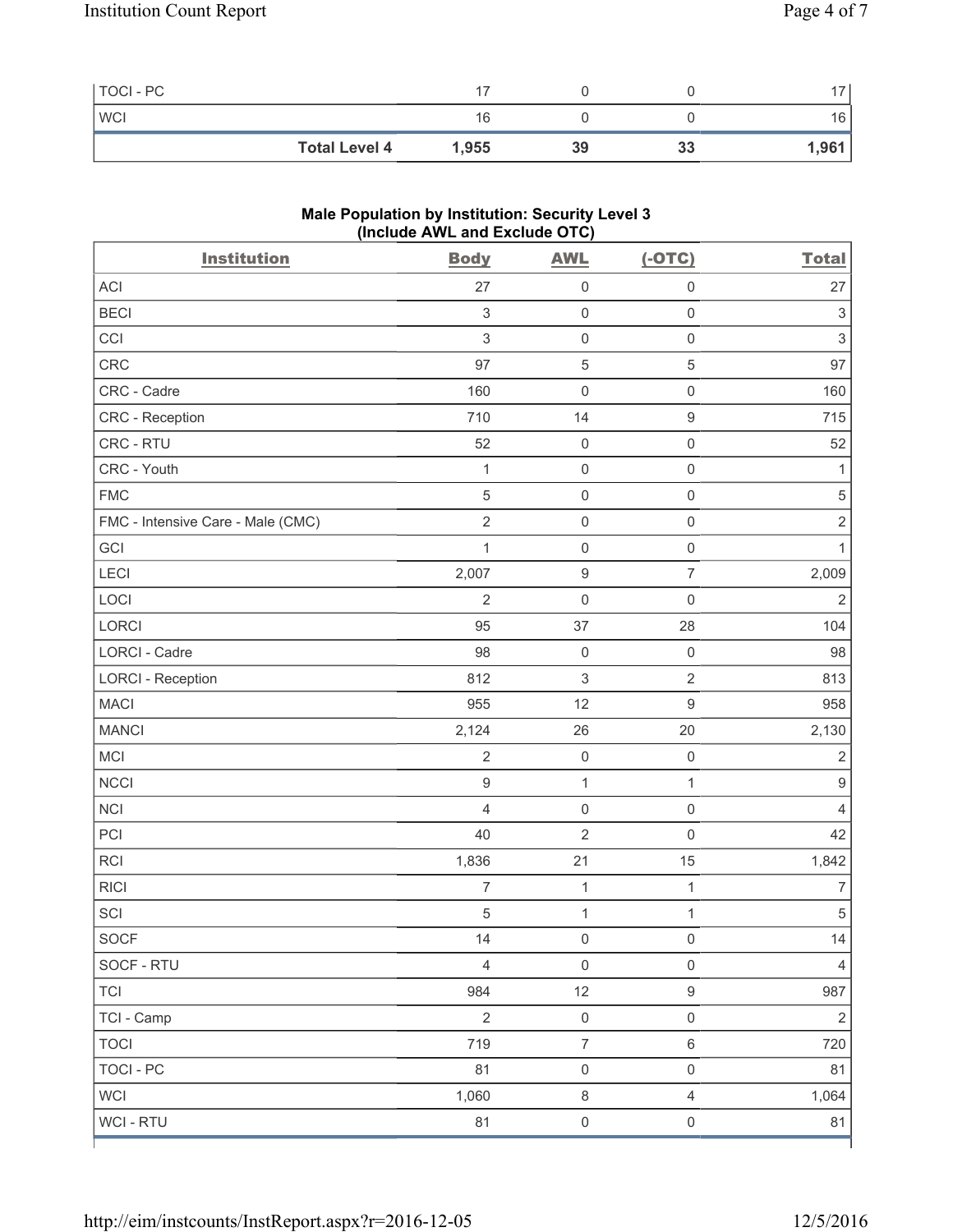| <b>Total Level 3</b> | 12,002 | 159 |  | 12,044 |
|----------------------|--------|-----|--|--------|
|----------------------|--------|-----|--|--------|

| <b>Institution</b>                | $($ nolddo Affe and Exolddo O $\overline{O}$<br><b>Body</b> | <b>AWL</b>          | $(-OTC)$                  | <b>Total</b>   |
|-----------------------------------|-------------------------------------------------------------|---------------------|---------------------------|----------------|
| ACI                               | 735                                                         | 4                   | $\ensuremath{\mathsf{3}}$ | 736            |
| ACI-PC                            | 94                                                          | $\mathsf 0$         | $\mathsf 0$               | 94             |
| <b>ACI - RTU</b>                  | 68                                                          | $\mathbf 0$         | $\mathsf{O}\xspace$       | 68             |
| <b>BECI</b>                       | 1,414                                                       | 19                  | $\mathsf 9$               | 1,424          |
| CCI                               | 1,824                                                       | 11                  | $\sqrt{5}$                | 1,830          |
| CRC                               | 147                                                         | $\sqrt{5}$          | $\overline{4}$            | 148            |
| CRC - Cadre                       | 88                                                          | $\mathsf{O}\xspace$ | $\mathsf 0$               | 88             |
| CRC - Reception                   | 206                                                         | $\,8\,$             | $\,8\,$                   | 206            |
| CRC - RTU                         | $\mathbf{1}$                                                | $\mathsf{O}\xspace$ | $\mathsf 0$               | $\mathbf{1}$   |
| <b>FMC</b>                        | $\overline{7}$                                              | $\mathsf{O}\xspace$ | $\mathsf{O}\xspace$       | $\overline{7}$ |
| FMC - Intensive Care - Male (CMC) | 19                                                          | $\mathsf{O}\xspace$ | $\mathsf 0$               | 19             |
| GCI                               | 640                                                         | $\,8\,$             | $\overline{4}$            | 644            |
| <b>GCI - RTU</b>                  | 22                                                          | $\mathsf{O}\xspace$ | $\mathsf{O}\xspace$       | 22             |
| LAECI                             | 1,153                                                       | 20                  | 16                        | 1,157          |
| LECI                              | 95                                                          | $\mathsf{O}\xspace$ | $\mathbf 0$               | 95             |
| LOCI                              | 1,246                                                       | 10                  | $\mathsf g$               | 1,247          |
| LORCI                             | 143                                                         | 33                  | 28                        | 148            |
| LORCI - Cadre                     | 43                                                          | $\mathsf{O}\xspace$ | $\mathsf{O}\xspace$       | 43             |
| <b>LORCI - Reception</b>          | 261                                                         | $\mathsf{O}\xspace$ | $\mathsf{O}\xspace$       | 261            |
| <b>MACI</b>                       | 55                                                          | $\mathbf{1}$        | $\mathbf{1}$              | 55             |
| <b>MANCI</b>                      | 47                                                          | $\mathbf{1}$        | $\mathbf{1}$              | 47             |
| MCI                               | 1,496                                                       | 23                  | 12                        | 1,507          |
| MCI - Camp                        | $\mathbf{1}$                                                | $\mathbf 0$         | $\mathsf 0$               | $\mathbf{1}$   |
| NCCI                              | 1,445                                                       | 19                  | 15                        | 1,449          |
| NCCI - Camp                       | 14                                                          | $\mathsf{O}\xspace$ | $\mathsf 0$               | 14             |
| <b>NCI</b>                        | 1,690                                                       | 20                  | 16                        | 1,694          |
| PCI                               | 676                                                         | 17                  | $\sqrt{5}$                | 688            |
| <b>RCI</b>                        | 275                                                         | $\overline{2}$      | $\mathbf{1}$              | 276            |
| <b>RICI</b>                       | 1,526                                                       | 31                  | 18                        | 1,539          |
| SCI                               | 864                                                         | $10$                | $\,8\,$                   | 866            |
| <b>TCI</b>                        | 38                                                          | $\mathsf{O}\xspace$ | $\mathsf{O}\xspace$       | 38             |
| <b>TOCI</b>                       | 18                                                          | $\mathsf 0$         | $\mathsf{O}\xspace$       | 18             |
| <b>WCI</b>                        | 63                                                          | $\mathsf 0$         | $\mathsf 0$               | 63             |
| <b>WCI - RTU</b>                  | 5                                                           | $\mathsf 0$         | $\mathsf{O}\xspace$       | $\,$ 5 $\,$    |
| <b>Total Level 2</b>              | 16,419                                                      | 242                 | 163                       | 16,498         |

### **Male Population by Institution: Security Level 2 (Include AWL and Exclude OTC)**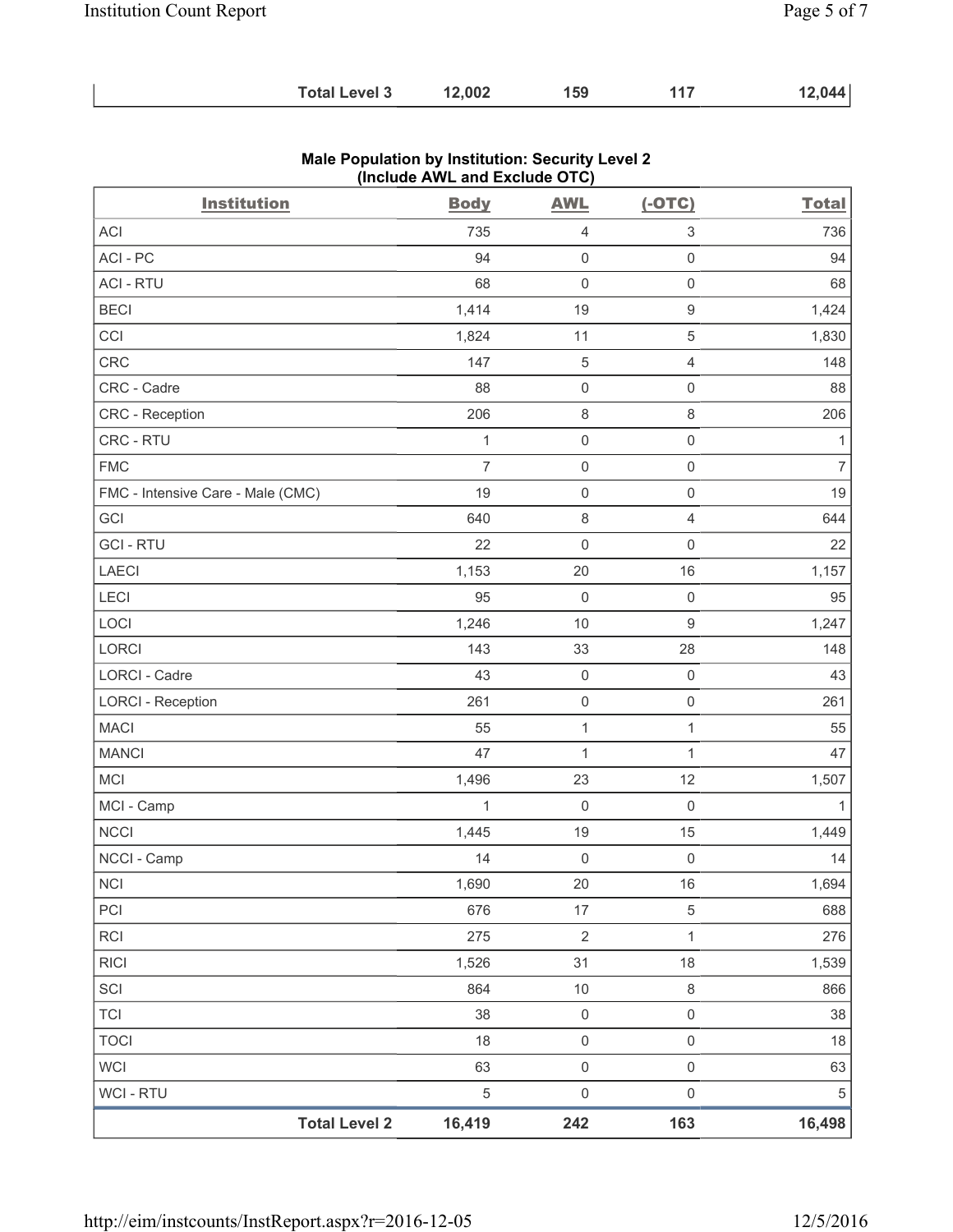| <b>Institution</b>                | <b>Body</b>               | <b>AWL</b>                | $(-OTC)$                  | <b>Total</b> |
|-----------------------------------|---------------------------|---------------------------|---------------------------|--------------|
| <b>ACI</b>                        | 677                       | $\ensuremath{\mathsf{3}}$ | $\ensuremath{\mathsf{3}}$ | 677          |
| ACI-PC                            | $\mathbf 1$               | $\mathsf 0$               | $\mathsf 0$               | $\mathbf{1}$ |
| <b>ACI - RTU</b>                  | 32                        | $\mathsf{O}\xspace$       | $\mathbf 0$               | 32           |
| <b>BECI</b>                       | 811                       | $\,6\,$                   | $\mathbf 2$               | 815          |
| <b>BECI</b> - Camp                | 494                       | $\mathsf 0$               | $\mathsf{O}\xspace$       | 494          |
| CCI                               | 745                       | $\,8\,$                   | $\overline{4}$            | 749          |
| CRC                               | 102                       | $\mathbf 1$               | 1                         | 102          |
| CRC - Reception                   | 135                       | $\overline{4}$            | $\overline{2}$            | 137          |
| CRC - RTU                         | $\mathbf 1$               | $\mathsf{O}\xspace$       | $\mathsf 0$               | $\mathbf{1}$ |
| <b>FMC</b>                        | 464                       | $\mathsf 3$               | $\mathbf{1}$              | 466          |
| FMC - Intensive Care - Male (CMC) | 20                        | $\mathsf{O}\xspace$       | $\mathbf 0$               | 20           |
| GCI                               | 573                       | 15                        | $6\,$                     | 582          |
| GCI - Camp                        | 752                       | $\mathsf{O}\xspace$       | $\mathsf{O}\xspace$       | 752          |
| <b>GCI-RTU</b>                    | 8                         | $\mathsf{O}\xspace$       | $\mathsf 0$               | 8            |
| <b>LAECI</b>                      | 632                       | $\,6\,$                   | $\ensuremath{\mathsf{3}}$ | 635          |
| LECI                              | 9                         | $\ensuremath{\mathsf{3}}$ | $\overline{2}$            | 10           |
| LECI - Camp                       | 191                       | $\mathsf 0$               | $\mathbf 0$               | 191          |
| LOCI                              | 1,014                     | $\,6\,$                   | 1                         | 1,019        |
| LORCI                             | 33                        | $\,8\,$                   | $\,8\,$                   | 33           |
| LORCI - Cadre                     | $\overline{4}$            | $\mathsf{O}\xspace$       | $\mathbf 0$               | 4            |
| <b>LORCI - Reception</b>          | 109                       | $\mathbf{1}$              | $\mathbf{1}$              | 109          |
| MACI - Minimum                    | 1,273                     | $\boldsymbol{9}$          | $\overline{4}$            | 1,278        |
| <b>MANCI</b>                      | 29                        | $\overline{7}$            | $\overline{2}$            | 34           |
| MANCI - Camp                      | 410                       | $\mathbf{1}$              | 1                         | 410          |
| MCI                               | 503                       | $\,6\,$                   | $\,$ 5 $\,$               | 504          |
| MCI - Camp                        | 331                       | $\mathsf 0$               | $\mathsf{O}\xspace$       | 331          |
| <b>NCCI</b>                       | 966                       | $\overline{7}$            | $\sqrt{5}$                | 968          |
| NCCI - Camp                       | 451                       | $\mathsf{O}\xspace$       | $\mathsf 0$               | 451          |
| <b>NCI</b>                        | 776                       | $\,8\,$                   | $\overline{4}$            | 780          |
| <b>OSP</b>                        | $\ensuremath{\mathsf{3}}$ | $\,$ 5 $\,$               | $\sqrt{2}$                | 6            |
| OSP - Camp                        | 135                       | $\mathsf 0$               | $\mathsf 0$               | 135          |
| PCI                               | 1,346                     | 21                        | $\sqrt{5}$                | 1,362        |
| <b>RICI</b>                       | 1,053                     | $\boldsymbol{9}$          | $\sqrt{5}$                | 1,057        |
| SCI                               | 1,168                     | $\overline{4}$            | $\mathbf 1$               | 1,171        |
| <b>TCI</b>                        | 47                        | $10$                      | $\,6\,$                   | 51           |
| TCI - Camp                        | 440                       | $\mathsf{O}\xspace$       | $\mathsf{O}\xspace$       | 440          |

#### **Male Population by Institution: Security Level 1 (Include AWL and Exclude OTC)**